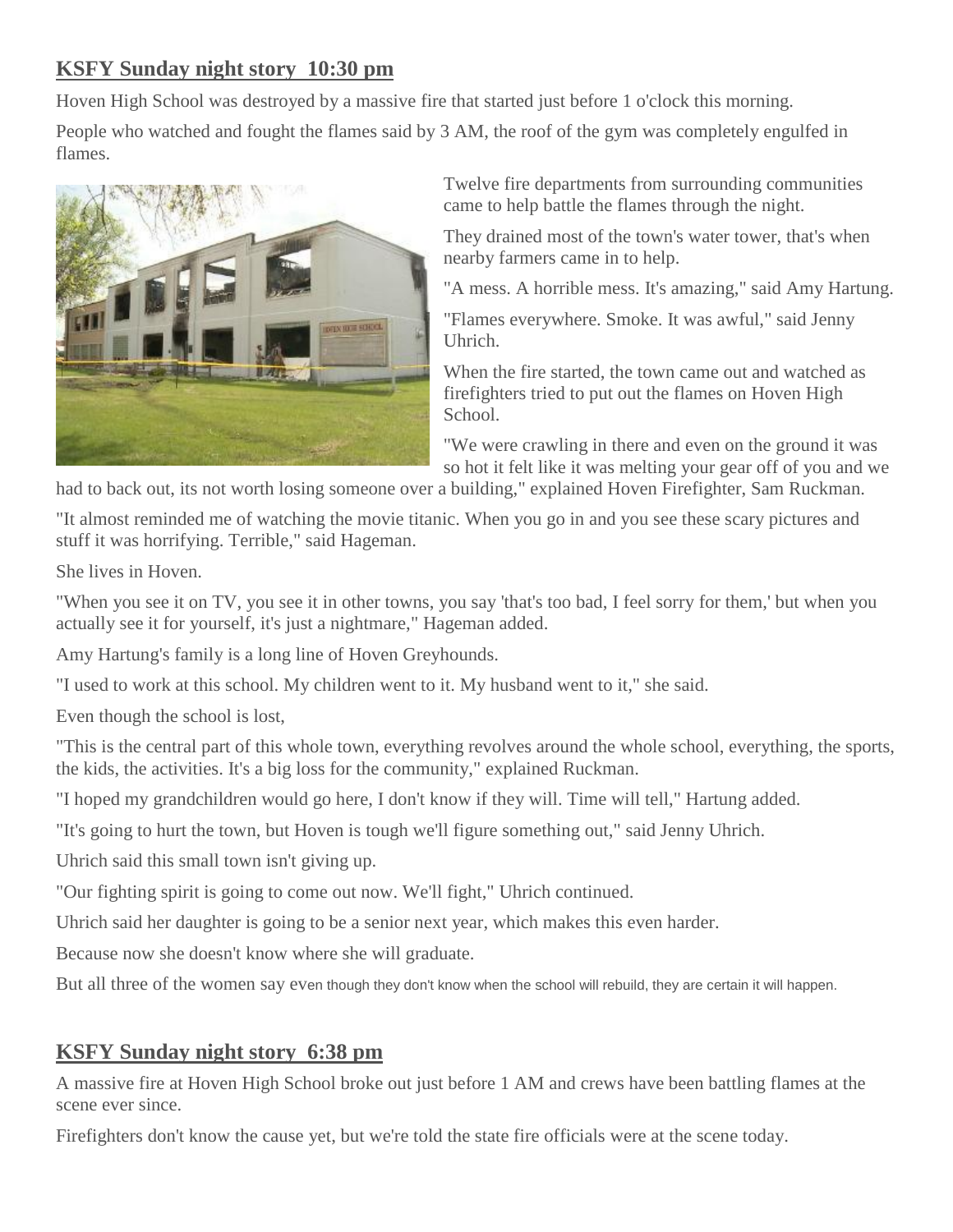Twelve area fire departments were also in Hoven through the night to help fight the flames.



A Hoven Firefighter says the gym and the north side of the school are completely gone, part of the roof is caved in and the basement is flooded after the fire caused the main water supply to burst.

But it wasn't just the firefighters working, the entire town came together to help.

He estimates they used hundreds of thousands of gallons of water, draining the town's water tower along with several other major water supplies from nearby towns.

That's when the community stepped in.

"A lot of farmers from this area the Hoven farmers, Gettysburg, and Lebanon, a lot of those that have those

types of farms came through," says Hoven Firefighter Rick Schaefer.

The school is from 7th to 12th grade and has about 75 students.

We're told a lot of them came to help and watch as the flames burned.

Hoven High School Senior Abby Simon was out there all night, she says by 3 AM the cafeteria ceiling was engulfed in flames.

"It's heartbreaking. Going into senior year you think it's going to be easy and graduate as a Hoven Greyhound just like you've always dreamed of just like every other class and now we can't," says Abby Simon.

Abby says people have been bringing food and water for the many firefighters still at the scene, to make sure they stay safe.

She says Hoven is a tight knit community and this is bringing them even closer

A massive fire at Hoven High School broke out just before 1 AM and crews have been battling flames at the scene ever since.

Firefighters don't know the cause yet, but we're told the state fire officials were at the scene today.

Twelve area fire departments were also in Hoven through the night to help fight the flames.

A Hoven Firefighter says the gym and the north side of the school are completely gone, part of the roof is caved in and the basement is flooded after the fire caused the main water supply to burst.

But it wasn't just the firefighters working, the entire town came together to help.

He estimates they used hundreds of thousands of gallons of water, draining the town's water tower along with several other major water supplies from nearby towns.

That's when the community stepped in.

"A lot of farmers from this area the Hoven farmers, Gettysburg, and Lebanon, a lot of those that have those types of farms came through," says Hoven Firefighter Rick Schaefer.

The school is from 7th to 12th grade and has about 75 students.

We're told a lot of them came to help and watch as the flames burned.

Hoven High School Senior Abby Simon was out there all night, she says by 3 AM the cafeteria ceiling was engulfed in flames.

"It's heartbreaking. Going into senior year you think it's going to be easy and graduate as a Hoven Greyhound just like you've always dreamed of just like every other class and now we can't," says Abby Simon.